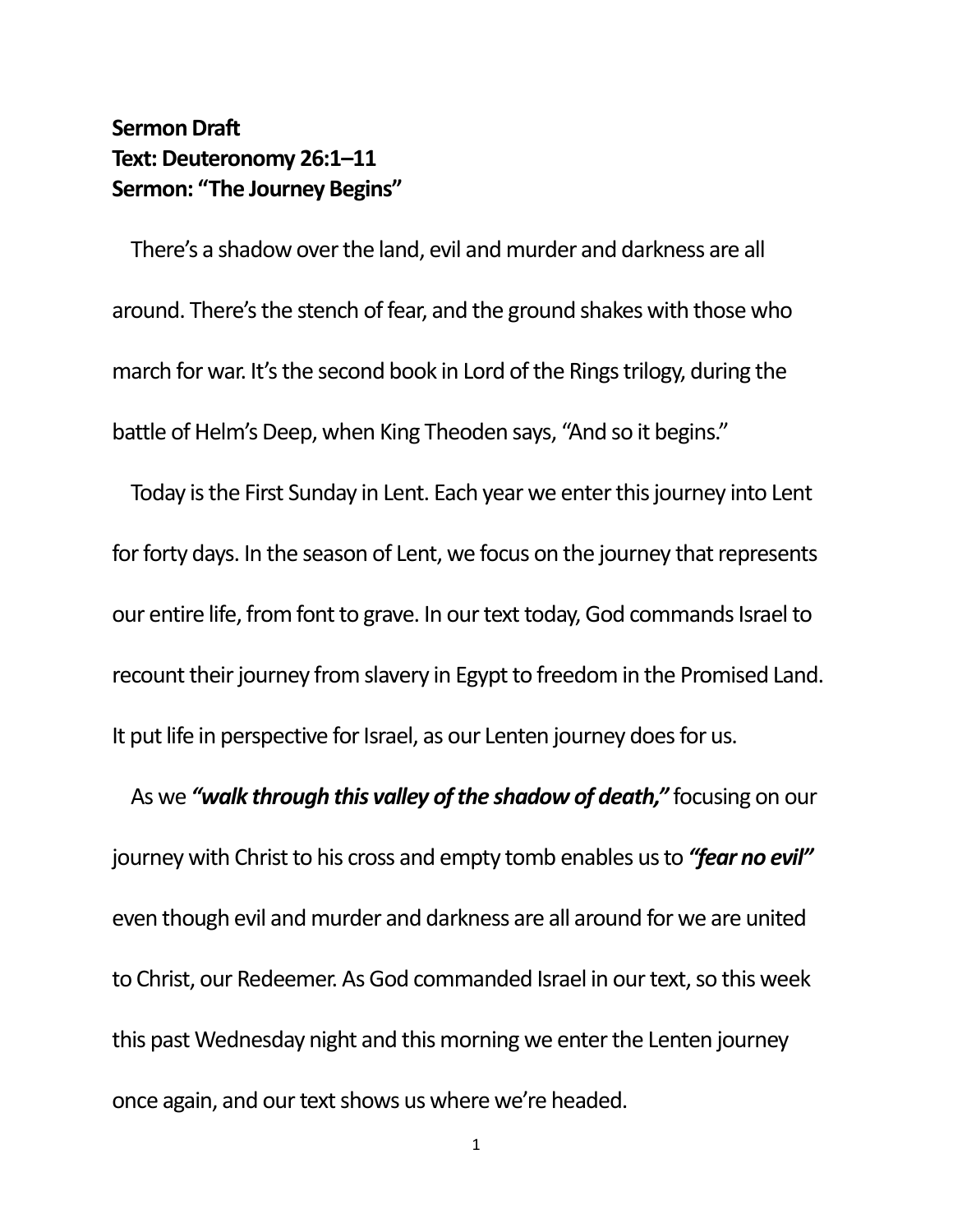Recounting Israel's journey from slavery to freedom pictures our journey in Christ. "And so, it begins." *"When you come into the land that the Lord your God is giving you for an inheritance," Israel was told, "you shall go to the place that the Lord your God will choose. . . . And you shall make response before the Lord your God"* (vs. 1, 2, 5).

Israel remembers her slavery: *"The Egyptians treated us harshly and humiliated us and laid on us hard labor"* (v 6). Joseph became second to Pharaoh, but Joseph died, and Israel had grown great in number. A new Pharaoh rules over Egypt, this Pharaoh feels threatened by so many Israelites. And so, Egypt set taskmasters over Israel and forced them into harsh bondage. Their lives became bitter, making brick and mortar to build the Egyptian empire.

Had God not seen the affliction and suffering of his people? Had he not heard their cries over the evil treatment of Pharaoh and the whips of the taskmasters? When God sent Moses to deliver his people, Pharaoh's heart became hardened, placing even more evils upon Israel, harsher taskmasters.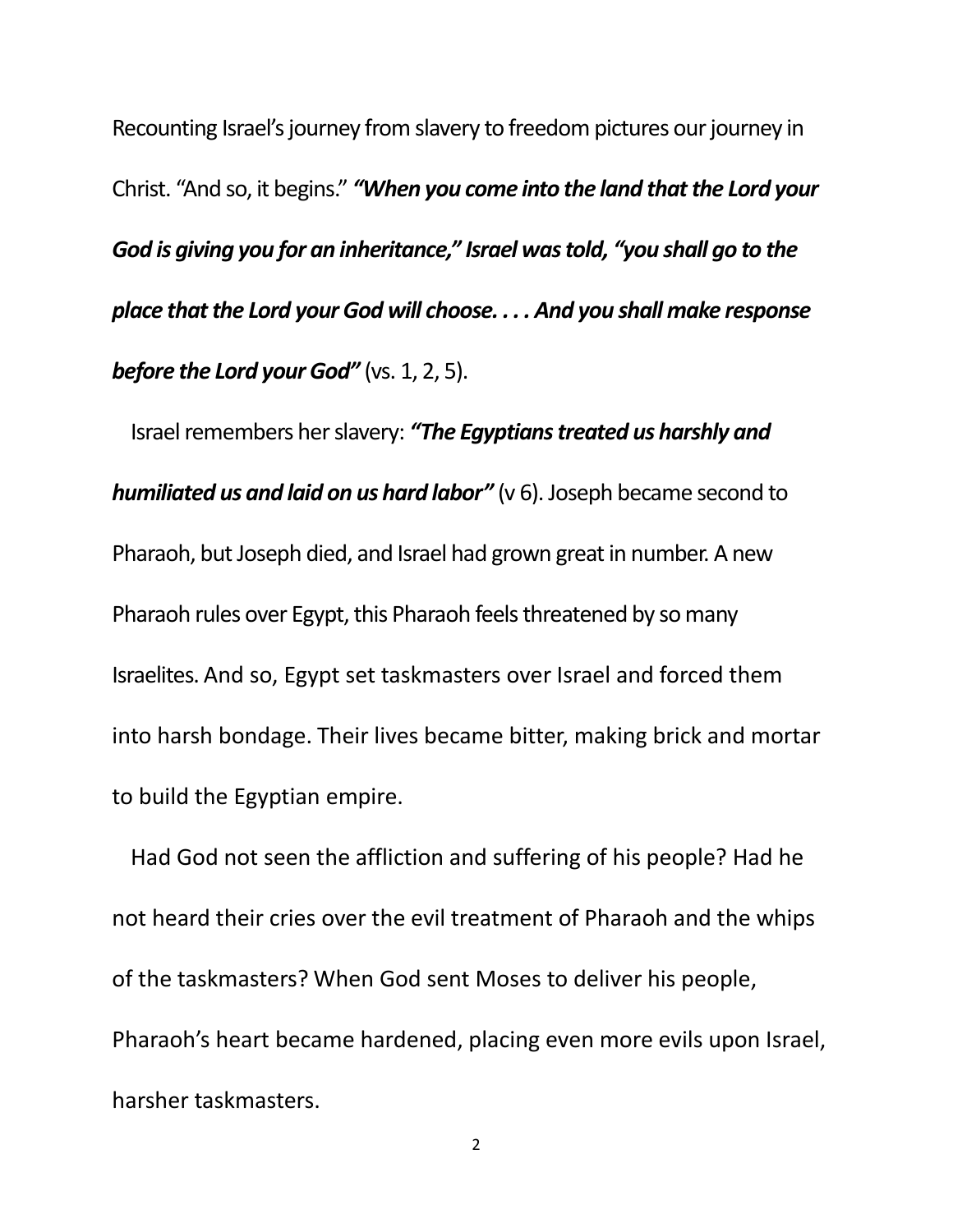Cyril of Jerusalem taught Christians in the fourth century that Pharaoh is a figure for Satan, that most bitter and cruel tyrant of sin and evil, who seeks to strip us of salvation and devour us and drag us into the torments of hell. The old evil foe attacks us every day and desires to bring deadly woe upon us. He uses great guile, slyness, and treachery to fight against us, to wear us down, and to destroy us. He sets the riches of the world before us, and soon we are enticed to make them our idol for seventy or eighty years and lose the Promised Land of eternal life with Christ.

He whispers in the ears of evil people to deceive us and lie to us and hurt us. He revels in our sickness; he antagonizes our doubts; he brings gloom to our fears, all so that we might curse God and die. Satan and sin and death they are cruel taskmasters; they tighten the cords of our bondage. There is no good in Satan and his minions. They pursue us constantly and treat us harshly and humiliate us and lay on us hard labor, suffering, pain, doubt, and dread. This is our journey on earth not forty days, but forty years times two and more!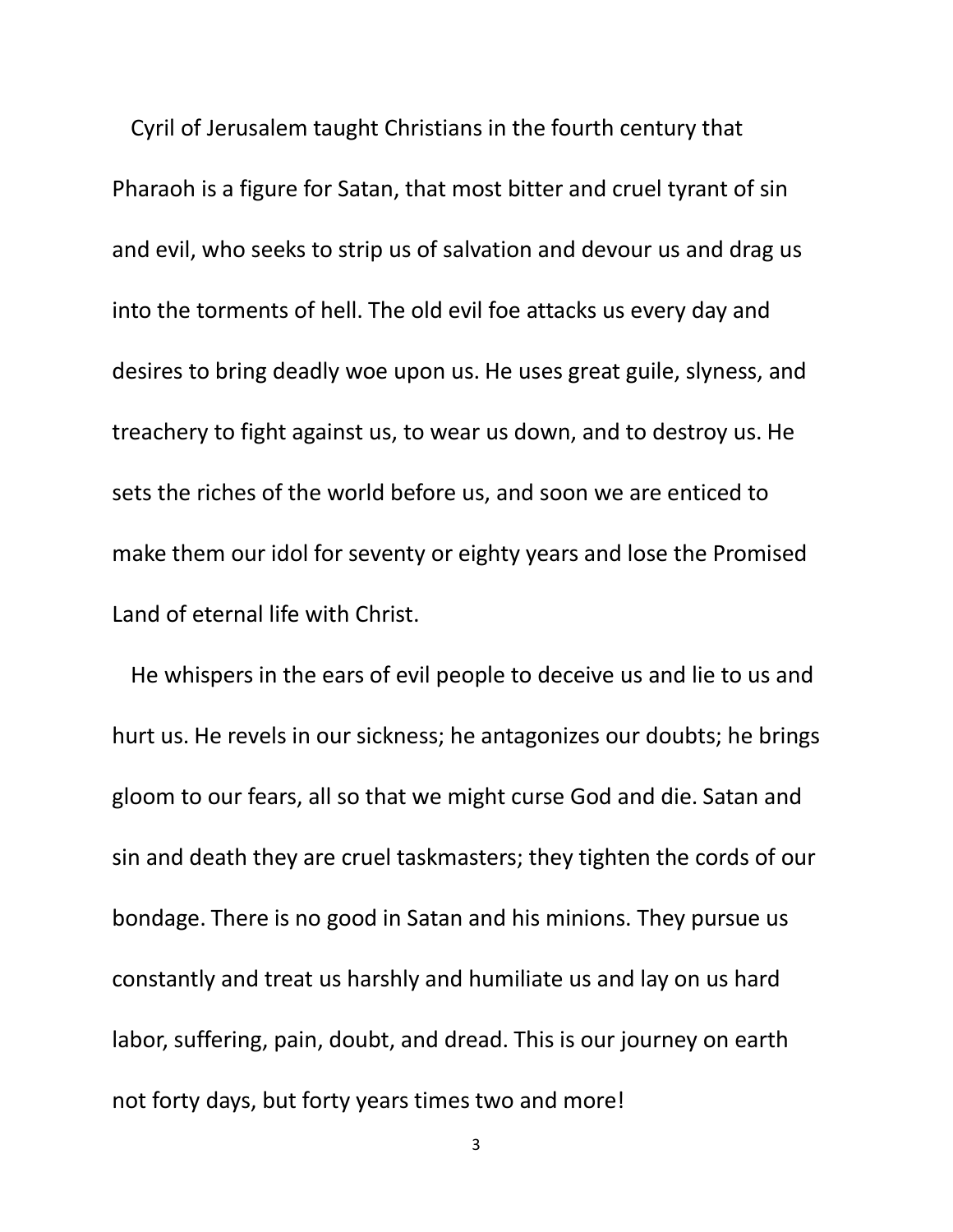Israel reconfirms her repentance: *"Then we cried to the Lord, the God of our fathers, and the Lord heard our voice and saw our affliction, our toil, and our oppression"* (v 7).

Lent always confronts us with our sin, the sin that enslaved us to the evil one in the first place. Where Jesus in the wilderness was tempted ferociously by the devil, we didn't even put up a good fight. So, the prophet Joel cries out as we begin our Lenten journey, *"Return to the Lord your God, for he is gracious and merciful, slow to anger, and abounding in steadfast love"* (Joel 2:13).

So, John the Baptist cries out in the wilderness, *"Repent, for the kingdom of heaven is at hand"* (Matthew 3:2). So, Jesus' very first words recorded in Mark's Gospel are *"The kingdom of God is at hand; repent and believe in the gospel"* (Mark 1:15). So, we fall on our knees in repentance to our merciful God.

We have an advantage each Lent: we know the end of our journey, Christ's cross and open tomb.

4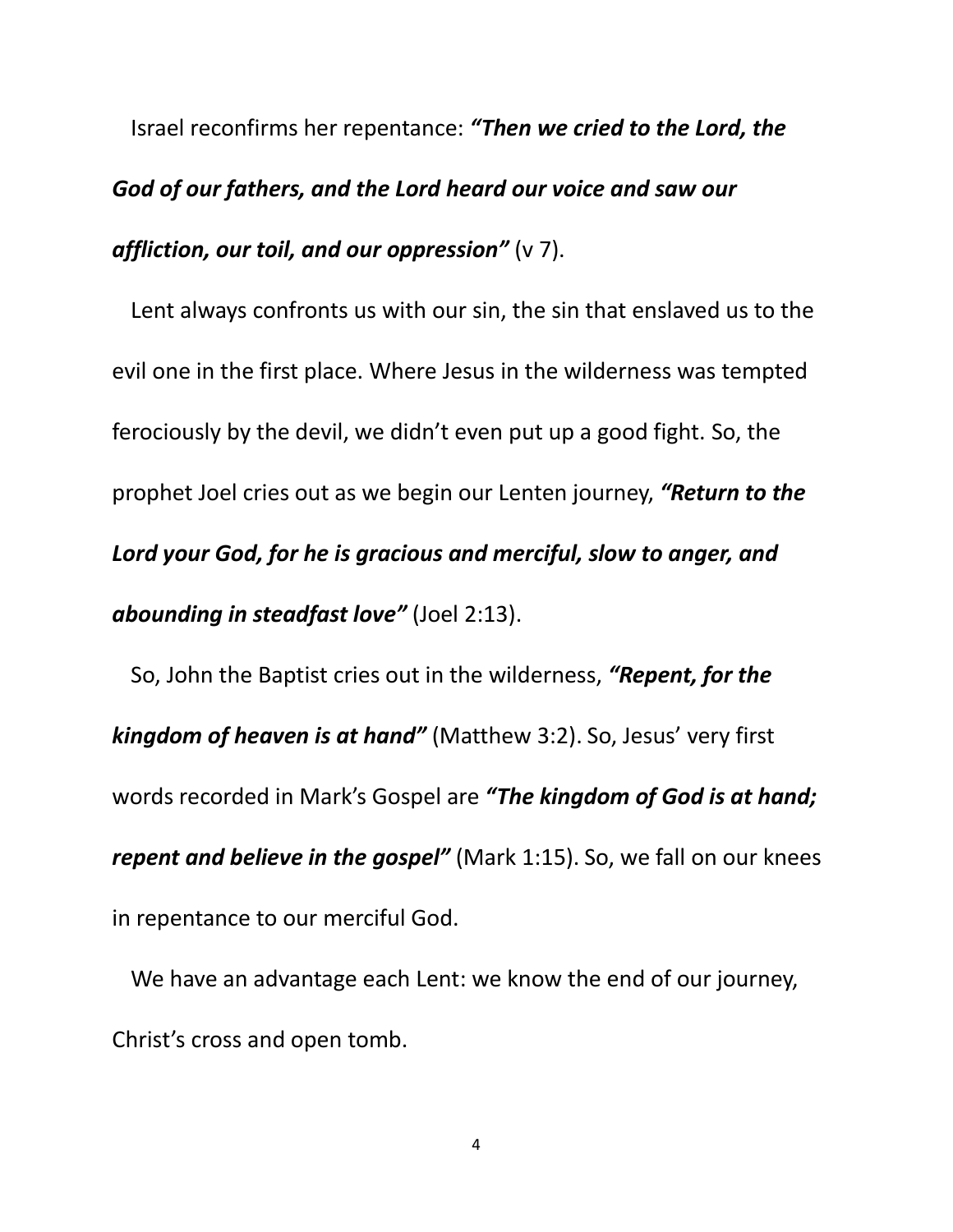We know God's grace and mercy and love for his wayward children under the tyranny of Satan and this wicked generation. We know Jesus turned aside all Satan's temptations, so that his obedience counts for us. We know the power of the cross, forgiveness for all the world's sin.

And so, at the beginning of this Lenten journey, at the beginning of each new day, at the beginning of each new journey in life that takes us to old age, we return to Christ. We kneel before the Lord and say in faith, *"I, a poor, miserable sinner, confess unto You all my sins and iniquities with which I have ever offended You and justly deserved Your temporal and eternal punishment. But I am heartily sorry for them and sincerely repent of them"* (LSB, pp 184, 213). And God says to us through the living voice of his called and ordained servant, *"Your sins are forgiven in the name of the Father and of the Son and of the Holy Spirit. Amen."* Throughout our journey in life, we cry to the Lord, and he forgives us!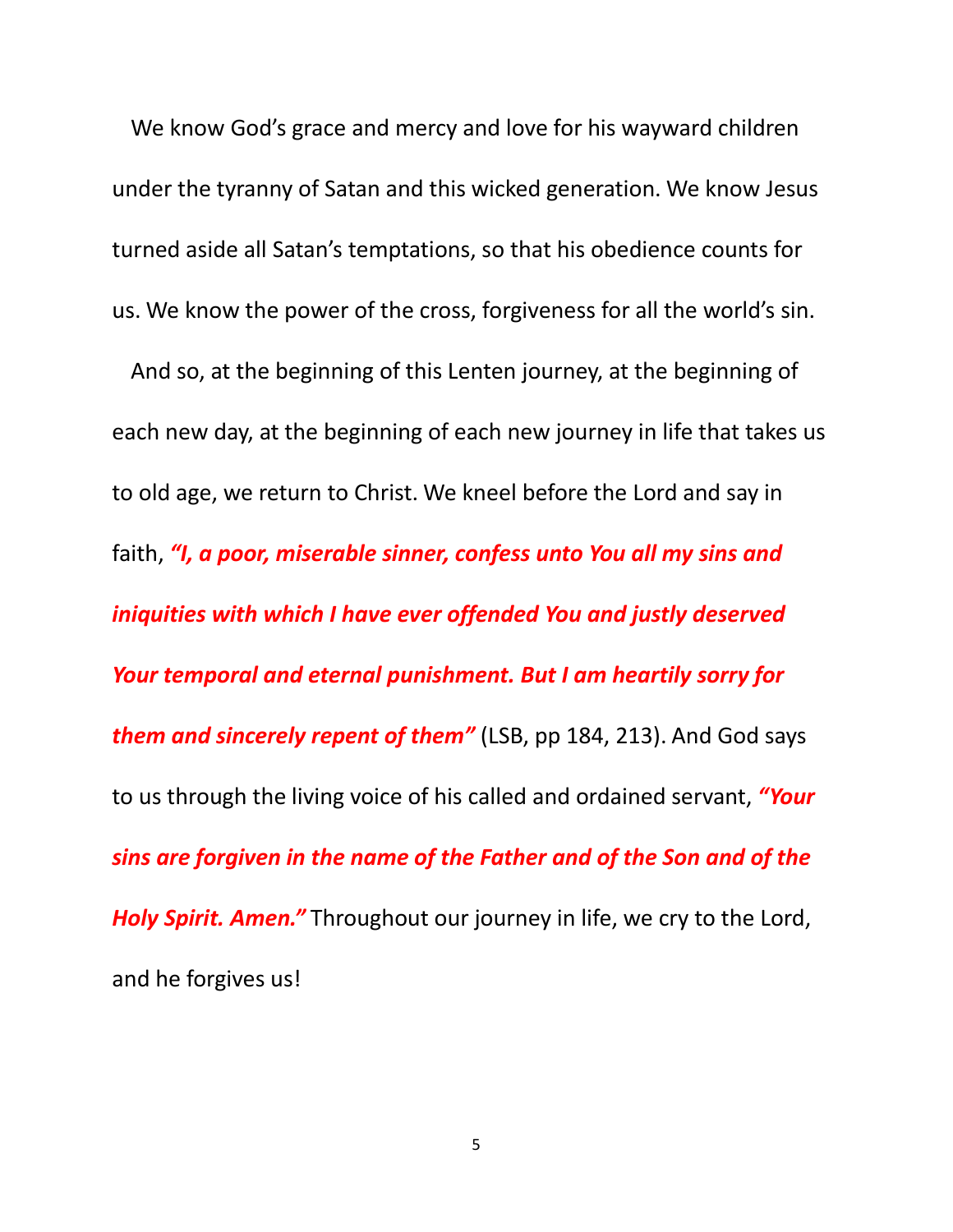Israel retells God's deliverance: *"The Lord brought us out of Egypt with a mighty hand and an outstretched arm. . . . He brought us into this place and gave us this land, a land flowing with milk and honey"*  (vs 8, 9). The holy land of Canaan was promised to Abraham 680 years before our text. There were times when it seemed nearly impossible that God could or should make good on his promise. Abraham sinned often, Jacob tricked his father for the inheritance that belonged to his brother Esau, and the sins of Jacob's sons led Joseph and the Israelites into Egypt for hundreds of years. But God always makes good on his promises.

God sent Moses to Pharaoh with his direct command: *"Let my people go!"* After many plagues, Pharaoh's hardened heart, and then the death of the firstborn and the Passover with Israel's doors marked with blood Pharaoh was no match for God! Pharaoh let the people go.

But not so fast! Satan and sin and death don't give up that quickly! Pharaoh changed his mind and pursued Israel to the banks of the Red Sea. Israel was trapped and doomed!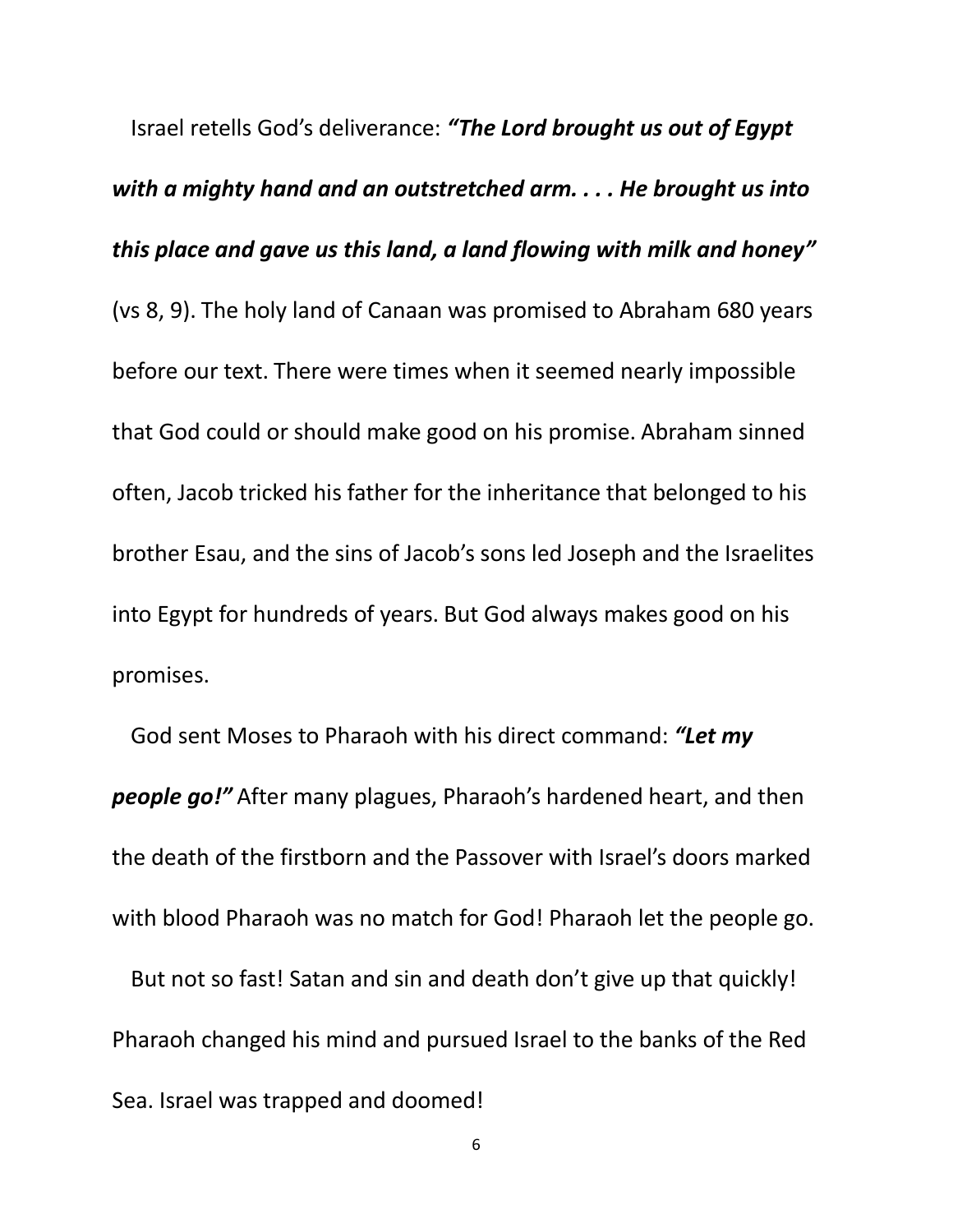There was the stench of fear, and the ground shook with those who marched for war!

Israel's God was in the outstretched arm of Moses. Moses stretched his arm over the Red Sea, and God divided the water so that Israel passed through on dry ground. Pharaoh's army and chariots pursued them, and, again, through the outstretched arms of Moses, God brought the water over the Egyptians, upon their chariots, and upon their horsemen. Moses and the people sang, *"I will sing to the Lord, for he has triumphed gloriously; the horse and his rider he has thrown into the sea. The Lord is my strength and my song, and he has become my salvation"* (Exodus 15:1–2).

Israel was now on their journey to the land God promised, a land flowing with milk and honey. God delivered Israel out of Egypt into the Promised Land. This is the greatest redemptive act of God in the entire Old Testament.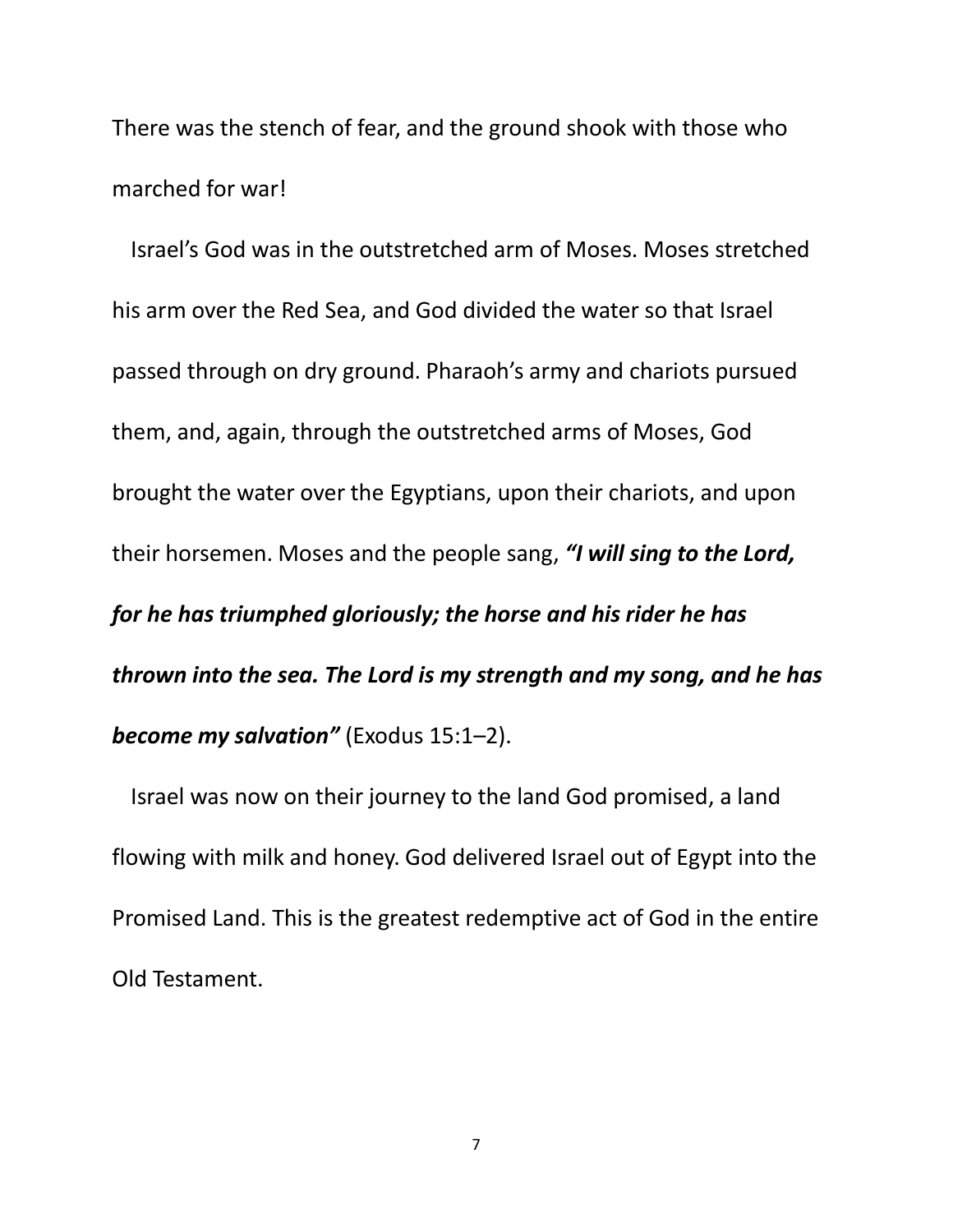But all this is a foreshadowing of the greatest redemptive act of God in all history for all mankind, the eternal salvation of sinners and the restoration of all creation. Cyril of Jerusalem is magnificent here! He said: Moses was sent from God to Egypt, as Jesus was sent from the Father into the world. Moses was to lead a people in bondage out of Egypt, as Jesus came to rescue all creation under the bondage of sin. Moses was to paint the blood of a lamb upon his doorpost to avoid death, as Jesus came to shed his blood and paint it into your soul. Now eternal death passes over you!

While with the outstretched arm of Moses God delivered Israel from that devilish Pharaoh, with outstretched arm God in the flesh hung on the cross, taking the place of us all. With outstretched arms, Jesus hangs on a cross and declares, *"Father, forgive them"* (Luke 23:34), and we are released from bondage to sin and eternal death; the chains fall powerless!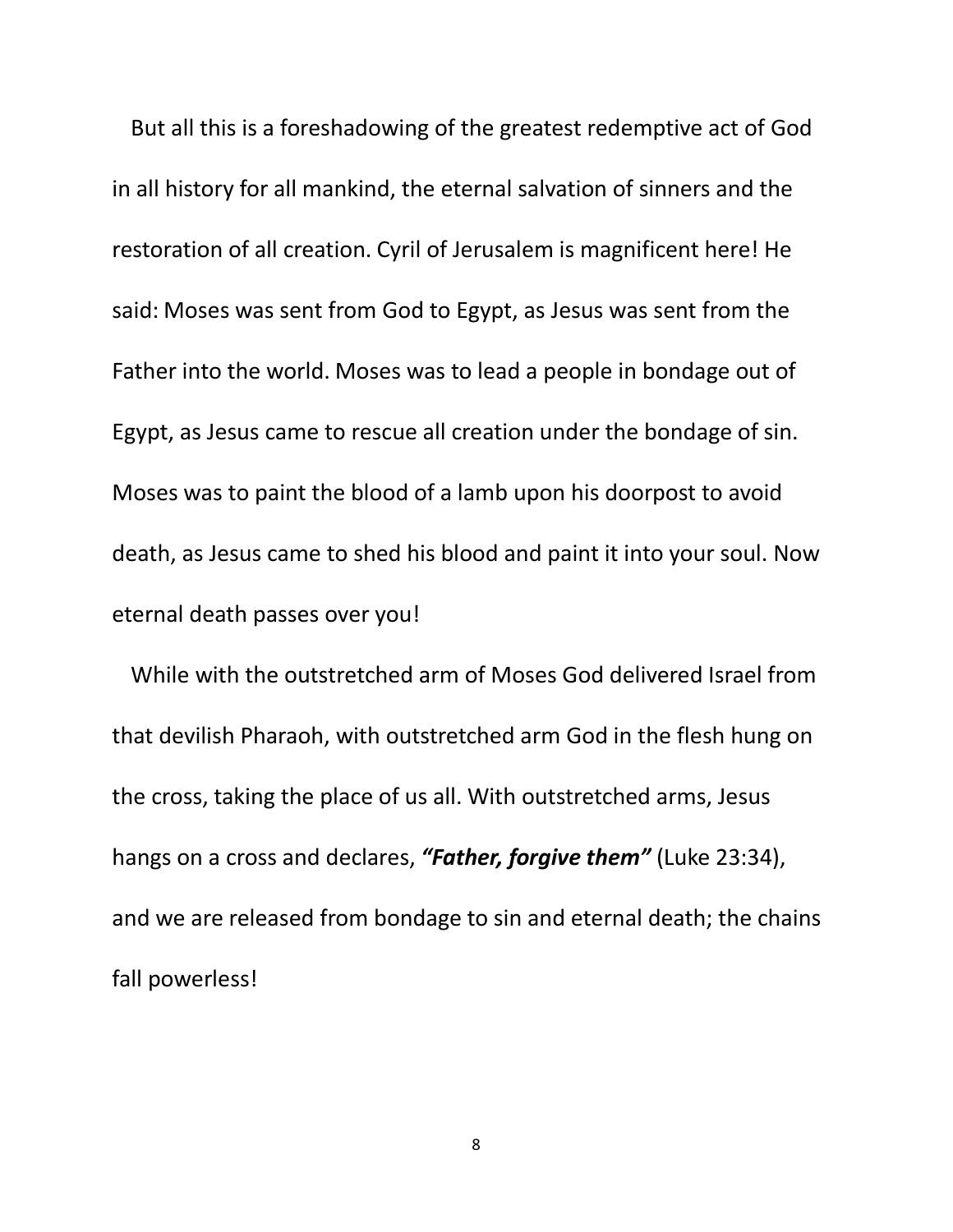With outstretched arms, Jesus bleeds a blood that washes us clean and opens the doors of paradise, a promised land in which we will live forever, a land flowing with life and joy and peace.

With outstretched arms, Jesus delivered us from the devil and crushed his head. He has triumphed gloriously!

Our Lenten journey therefore turns into our Easter eternity. Lent only lasts for a moment, but Easter lasts a lifetime and forever. This is our baptismal faith while we live on this earth, we live in Lent and Easter at the same time. We sin, we grieve, we suffer, we repent. And in the waters of your Baptism, daily we are forgiven; daily we are children of paradise.

And so, it begins our Lenten journey. Once again, we give particular focus to our life in Christ, which includes our good works, our worship of him, our love toward our neighbor.

And so it begins, our entire life in Christ, from font to grave, loving God and loving neighbor as we are grafted into the Vine, Jesus Christ, from whom we have life and eternal salvation.